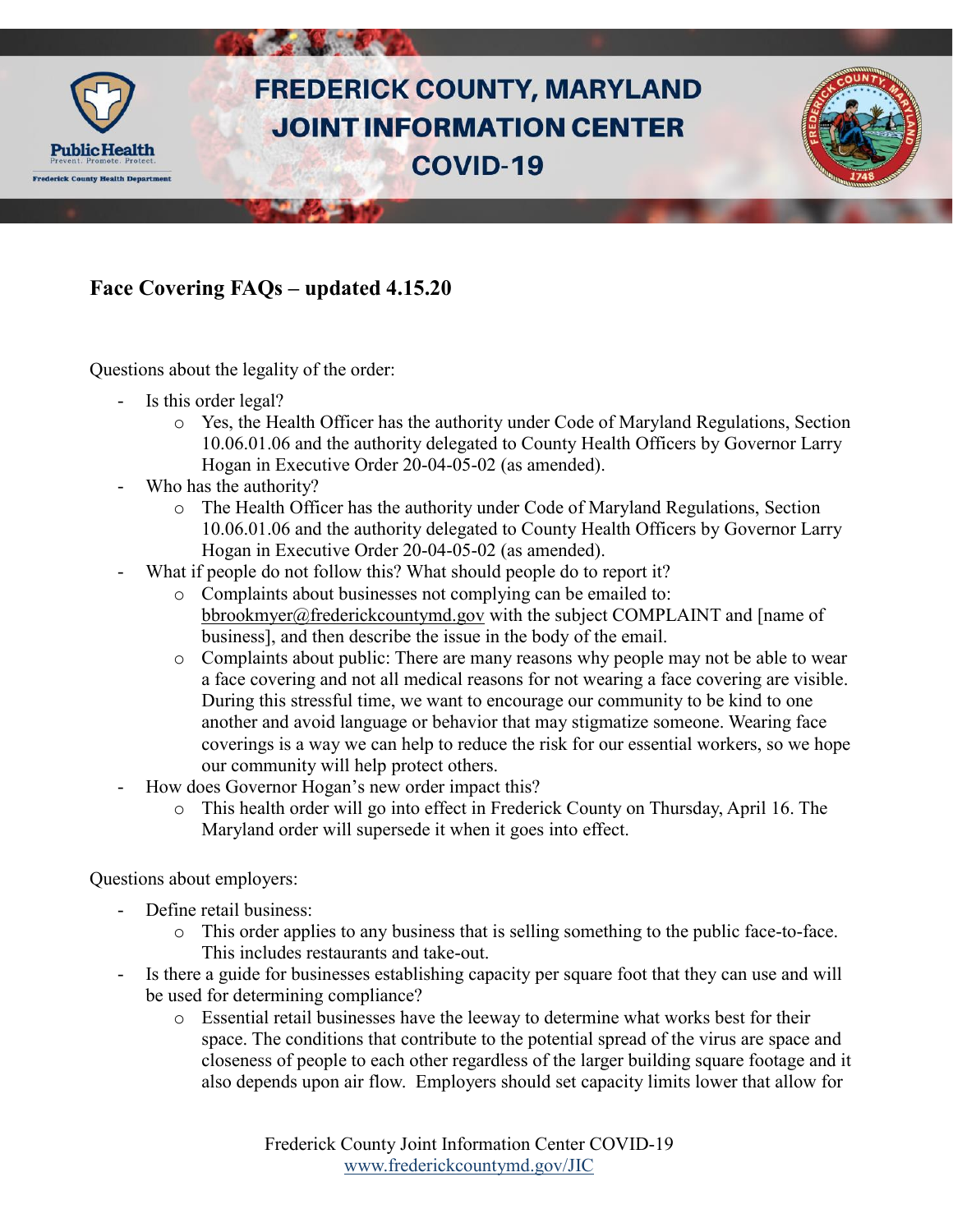

employees and customers to continually observe social distancing of 6 feet as much as possible.

- What if my employer does not have a face covering for me?
	- o Talk with your employer about ways they can provide face coverings. Some employees may have creative solutions. Complaints about businesses not complying can be emailed to [bbrookmyer@frederickcountymd.gov](mailto:bbrookmyer@frederickcountymd.gov) with the subject COMPLAINT and [name of business], and then describe the issue in the body of the email.
- Where can business owners find masks in the next 36 hours?
	- o This order does not require masks. Face coverings can be made by hand out of a t-shirt or bandana following CDC options for sew and no-sew options. There are also groups in our community active on Facebook that may be willing to provide face coverings to local businesses. [https://www.cdc.gov/coronavirus/2019-ncov/prevent-getting](https://www.cdc.gov/coronavirus/2019-ncov/prevent-getting-sick/diy-cloth-face-coverings.html)[sick/diy-cloth-face-coverings.html](https://www.cdc.gov/coronavirus/2019-ncov/prevent-getting-sick/diy-cloth-face-coverings.html)
- Many facilities have not been able to get supplies of wipes for use on carts/ baskets (for use by staff or customers at entry of store). Some have started procedures for washing/sanitizing carts after each use by staff before returning the carts for use by another customer. Will this practice be acceptable?
	- o If essential retail businesses can't get individual wipes, essential business should sanitize all high touch and common surfaces with an EPA approved cleaner [\(https://www.cdc.gov/coronavirus/2019-ncov/community/disinfecting-building](https://www.cdc.gov/coronavirus/2019-ncov/community/disinfecting-building-facility.html)[facility.html\)](https://www.cdc.gov/coronavirus/2019-ncov/community/disinfecting-building-facility.html). Employers will need to clean carts/baskets between each use with different customers instead of providing wipes. Employees can use the same solution to wipe down touch pads, doors, rails, etc. Frequent hand washing is better than hand sanitizer anyway.
- Do businesses have to provide hand sanitizer in rest rooms for customers?
	- o Businesses should be following the requirements for how to clean and stock restrooms for customers. According to #4 in the order, essential retail businesses are required to provide their employees with access to cleansing products, such as soap or sanitizer.
- Can a business ask a customer to leave for not complying?
	- o According to the order, businesses are responsible to ensure that employees comply, not customers. Some people cannot wear face coverings for a variety of reasons and they should be following social distancing guidelines.
- If an employee is practicing social distancing and not interacting with anyone (like a cook in the kitchen) do they need a face covering?
	- o Employer can evaluate, purpose is to reduce risk for employees, should be applied to ones who are already socially distanced and ones who have medical reasons for not wearing coverings.
- Compliance/reporting on public not wearing face coverings in a business?
	- o Businesses are not required to monitor customers. There are many reasons why people may not be able to wear a face covering and not all medical reasons for not wearing a face covering are visible. During this stressful time, we want to encourage our community to be kind to one another and avoid language or behavior that may stigmatize someone. Wearing face coverings is a way we can help to reduce the risk for our essential workers, so we hope our community will help protect others.

Frederick County Joint Information Center COVID-19 [www.frederickcountymd.gov/JIC](https://frederickcountymd.gov/JIC)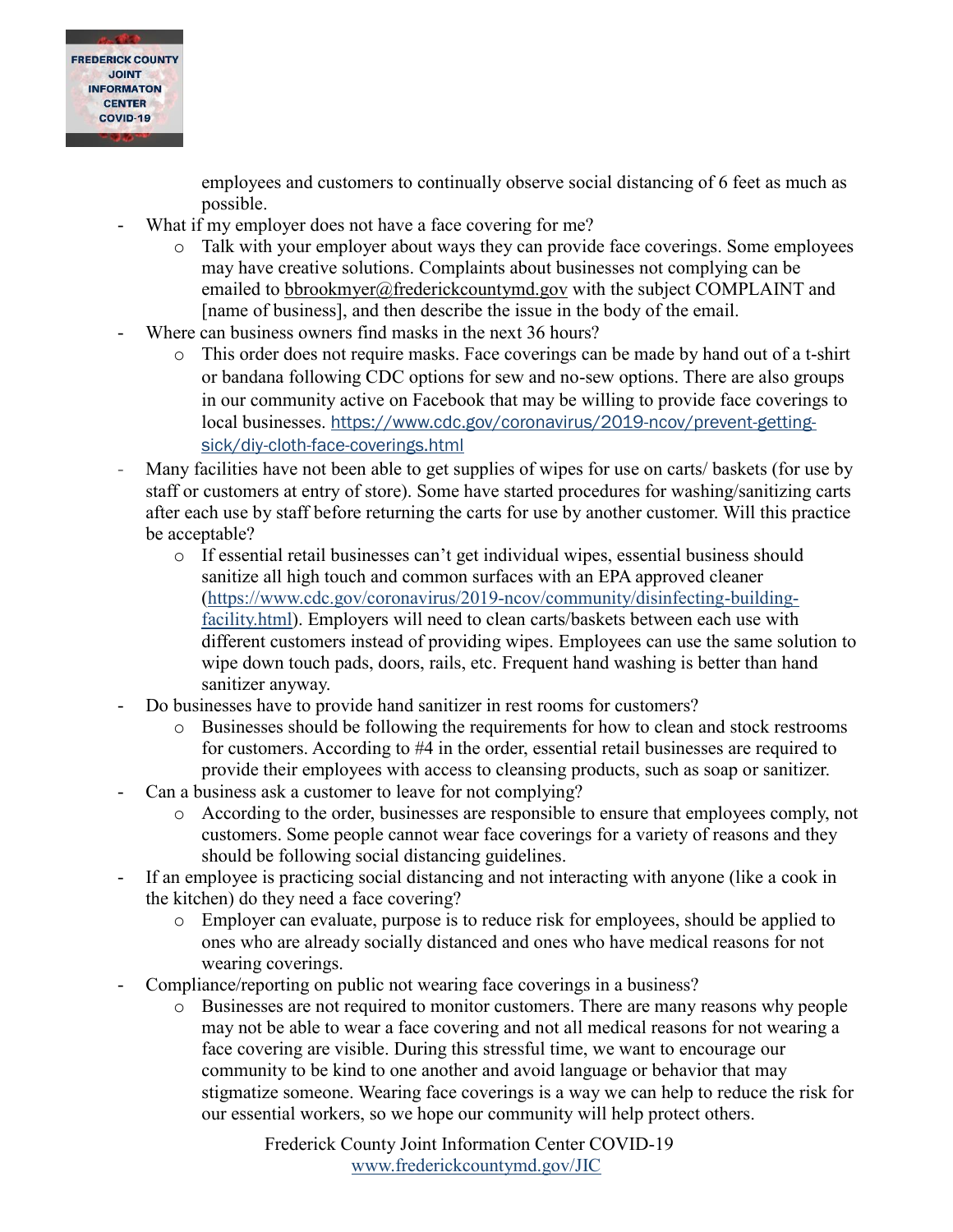

## **FREDERICK COUNTY, MARYLAND JOINT INFORMATION CENTER COVID-19**



- If all the business is over the phone do they need to provide face coverings for employees?
	- $\circ$  No, this order is designed to reduce the risk for essential workers who are interacting with the public face-to-face.
- Employers who don't provide employees with face coverings
	- o Complaints about businesses not complying can be emailed to [bbrookmyer@frederickcountymd.gov](mailto:bbrookmyer@frederickcountymd.gov) with the subject COMPLAINT and [name of business], and then describe the issue in the body of the email.

Questions about public wearing face coverings:

- Why do I need to wear a cloth face covering?
	- o In light of new data about [how COVID-19 spreads,](https://www.cdc.gov/coronavirus/2019-ncov/prevent-getting-sick/how-covid-spreads.html) along with evidence of widespread COVID-19 illness in communities across the country, CDC recommends that people wear a [cloth face covering](https://www.cdc.gov/coronavirus/2019-ncov/prevent-getting-sick/cloth-face-cover.html) to cover their nose and mouth in the community setting. This is to protect people around you if you are infected but do not have symptoms.
- What if I don't have a face covering?
	- o CDC has some tips on how to make a cloth face covering at home, both sew and nosew options. You can make a face covering out of a t-shirt or bandana. [https://www.cdc.gov/coronavirus/2019-ncov/prevent-getting-sick/diy-cloth-face](https://www.cdc.gov/coronavirus/2019-ncov/prevent-getting-sick/diy-cloth-face-coverings.html)[coverings.html](https://www.cdc.gov/coronavirus/2019-ncov/prevent-getting-sick/diy-cloth-face-coverings.html)
- What should men with beards do?
	- o This order requires face coverings, which do not need to have a seal like respirators such as N95 masks. People with beards or facial hair can still wear a face covering.
- Claustrophobia/anxiety/medical reason, can't wear face covering. What should they do?
	- o We know that some people cannot wear face covering for a variety of reasons. Face covering are not a substitute for social distancing, so we'd recommend that people who cannot wear one for medical reasons be extra vigilant with other methods of social distancing. Talk with your employer about other ways you can reduce the risk for yourself and your customers.
- What about my young child who is older than 2 years, or child who has autism or a reason s/he cannot wear a face covering.
	- o Under Governor Hogan's current stay at home order, people should only be going out for essential errands. If possible, only the adult needed for the essential errand should be out in essential retail businesses. If that is not possible, do not leave an underage child alone at home or in the car. We know that some people cannot wear face coverings for a variety of reasons. Face coverings are not a substitute for social distancing, so we'd recommend that people who cannot wear one be extra vigilant with other methods of social distancing.
- How do I speak to my child about wearing face coverings?
	- o This is a time when a lot of people are anxious, including children. This new order about face coverings can be an opening to talk with children about how germs can